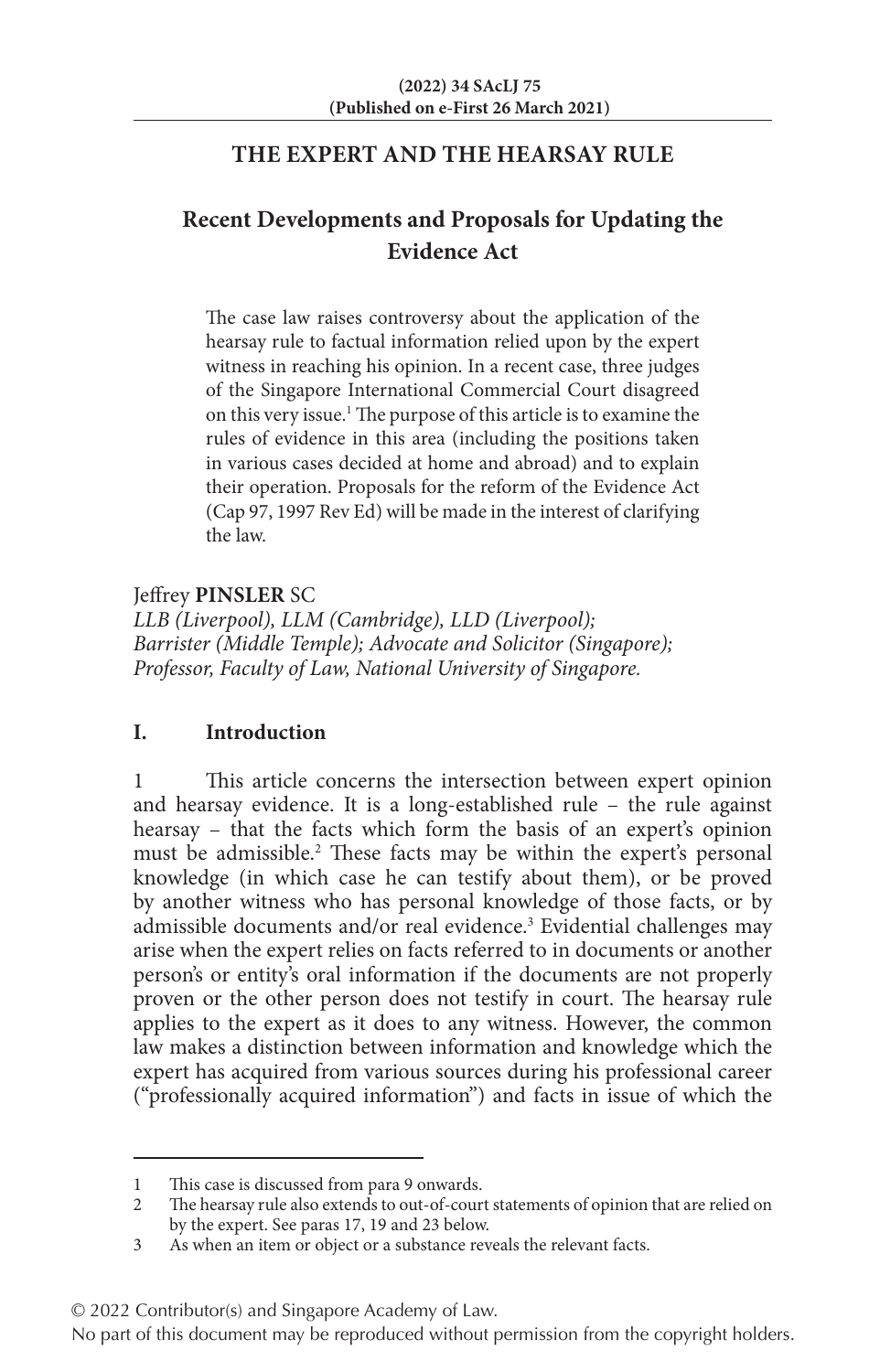expert has no personal knowledge ("primary facts"). While primary facts must be proved, professionally acquired information does not (although relevant information must be included in the expert's report).4 Professionally acquired information would ordinarily include the expert's own professional experience, the knowledge and learning he has acquired from his research and training throughout his career including information gained from books, articles, papers, reports and other materials (whether published or not)<sup>5</sup> concerning his area of expertise, and input from his professional colleagues and others involved in the course of his work.

#### **II. Examination of the case law**

2 Although professionally acquired information is technically hearsay (because the expert's reliance on it expressly or impliedly asserts that it is truthful), the hearsay rule is relaxed in these circumstances "in the interest of logistical practicality", as Sundaresh Menon CJ put in *Anita Damu v Public Prosecutor*<sup>6</sup> ("*Anita Damu*"). It would be extremely burdensome (if not impossible) for a party to adduce direct evidence of the truth of all the information which that party's expert has accumulated in the course of his career. As Menon CJ put it: "[I]t would be impractical to require in every instance that those other professionals [whose information the expert relies upon] also give evidence of their work, even though this might technically constitute general hearsay evidence." The principle that the rule against hearsay does not apply to professionally acquired information relied on by an expert to provide an opinion was affirmed early on in *English Exporters Pty Ltd v Eldonwall*<sup>7</sup> ("*English Exporters*") in which Megarry J considered the position of an expert giving his opinion on rental value:<sup>8</sup>

> As an expert witness, the valuer is entitled to express his opinion about matters within his field of competence. In building up his opinions about values, he will no doubt have learned much from transactions in which he has himself been engaged, and of which he could give first-hand evidence. But he will also have

<sup>4</sup> See O 40A r 3(1)(*b*) of the Rules of Court (Cap 322, R 5, 2014 Rev Ed). In *R v Abadom* [1983] 1 WLR 126 at [131], the Court of Appeal stated that where the expert does rely on extrinsic information and knowledge, he should expressly indicate this in his evidence so that the court can properly assess the foundation of his opinion.

<sup>5</sup> The Court of Appeal stated in *R v Abadom* [1983] 1 WLR 126 at [131] that experts do not need to "limit themselves to drawing on material which has been published in some form. Part of their experience and expertise may well lie in their knowledge of unpublished material and in their evaluation of it".

<sup>6 [2020] 3</sup> SLR 825 at [31].<br>7 [1973] 1 Ch 415 For at

<sup>7</sup> [1973] 1 Ch 415. For an early criminal case on point, see *R v Turner (Terence)* [1957] QB 834 at 840B.

<sup>8</sup> *English Exporters Pty Ltd v Eldonwall* [1973] 1 Ch 415 at 420.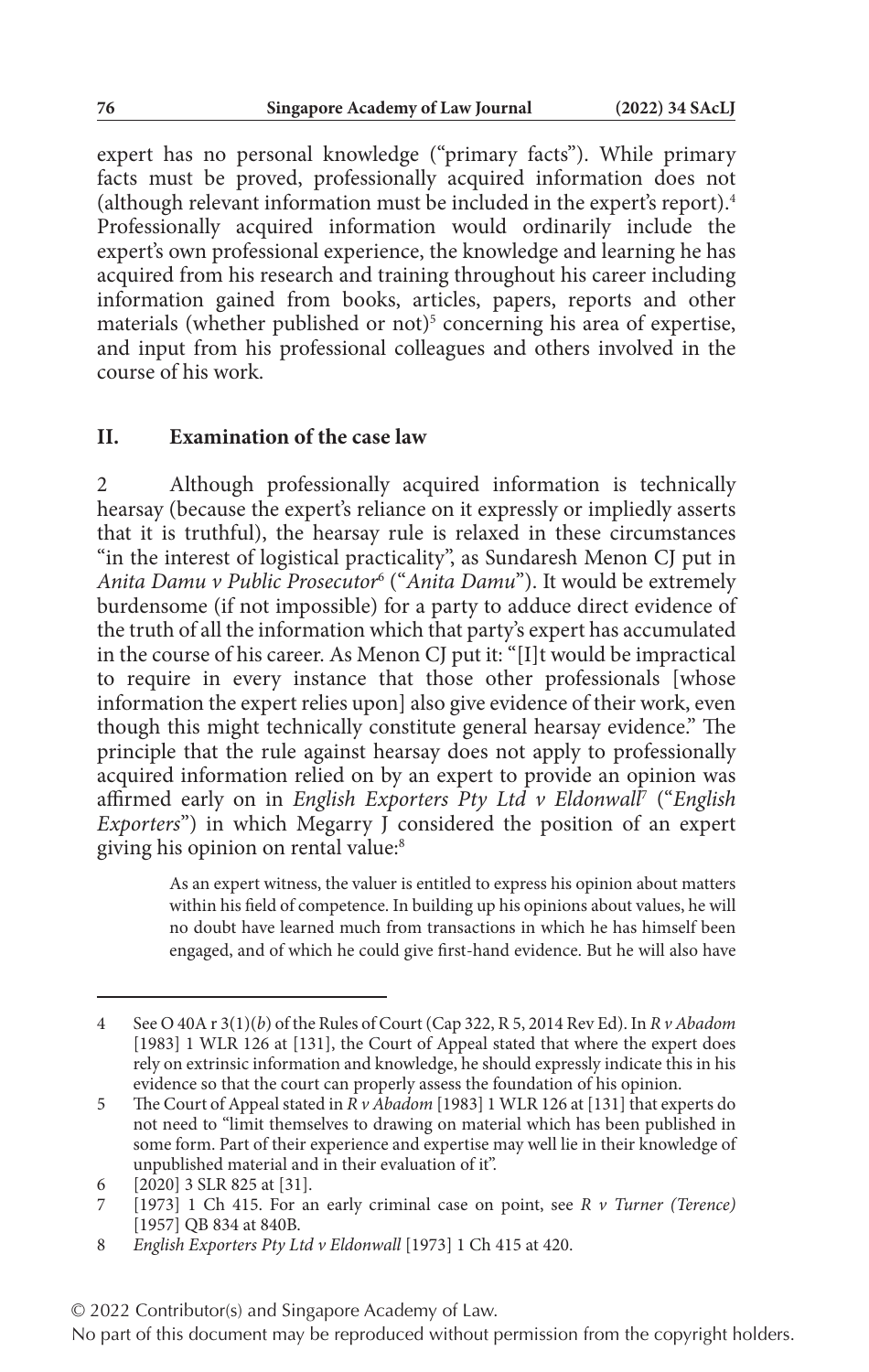learned much from many other sources, including much of which he could give no first-hand evidence. Textbooks, journals, reports of auctions and other dealings, and information obtained from his professional brethren and others, some related to particular transactions and some general and indefinite, will all have contributed their share … Nevertheless, the opinion … is none the worse because it is in part derived from the matters of which [the valuer] could give no direct evidence.

3 Megarry J did not consider this professional information to be hearsay evidence: "No question of giving hearsay evidence arises in such cases, the witness states his opinion from his general experience."9 The learned judge contrasted these circumstances to the situation in which the expert gives evidence of facts in issue in the case of which he has no personal knowledge.10 With respect, the learned judge's characterisation of professionally acquired information as not being hearsay is not correct. Professionally acquired information is hearsay to the extent that the expert relies on the information on the assumption that it is true. However, as such information does not concern the primary facts of the case, it does not attract the full rigour of the hearsay rule. Later English cases would regard the professionally acquired information as "general hearsay" which, despite the hearsay rule, is admissible. This was confirmed by Menon CJ in *Anita Damu*. 11

4 In *R v Abadom*, 12 the English Court of Appeal endorsed the distinction made by Megarry J in *English Exporters* between professionally acquired information (which can be admitted despite the hearsay rule) and primary facts that have to be proved by admissible evidence. The appellant was charged with robbery. It was alleged that the appellant (and others) broke into a family office and that he shattered a window to cause fright. Subsequent to his arrest, shoes retrieved from his residence were found to have fragments of glass attached to and embedded in them. Identity was an issue in this case because the appellant was wearing a balaclava helmet during the robbery. One of the two expert witnesses ("E1") called by the prosecution testified that he had chemically analysed the fragments of glass connected to the shoes and the glass from the window. E1 found that they were similar. The second expert witness ("E2") compared several of the fragments of glass found in and on the shoes with each other and with the glass from the window and determined they all had identical refractive index. Having taken into account E1's chemical analysis and having consulted statistics

© 2022 Contributor(s) and Singapore Academy of Law.

<sup>9</sup> *English Exporters Pty Ltd v Eldonwall* [1973] 1 Ch 415 at 421.

<sup>10</sup> *English Exporters Pty Ltd v Eldonwall* [1973] 1 Ch 415 at 421.

<sup>11</sup> *Anita Damu v Public Prosecutor* [2020] 3 SLR 825 at [31]. See para 2 above.

<sup>12</sup> [1983] 1 WLR 126.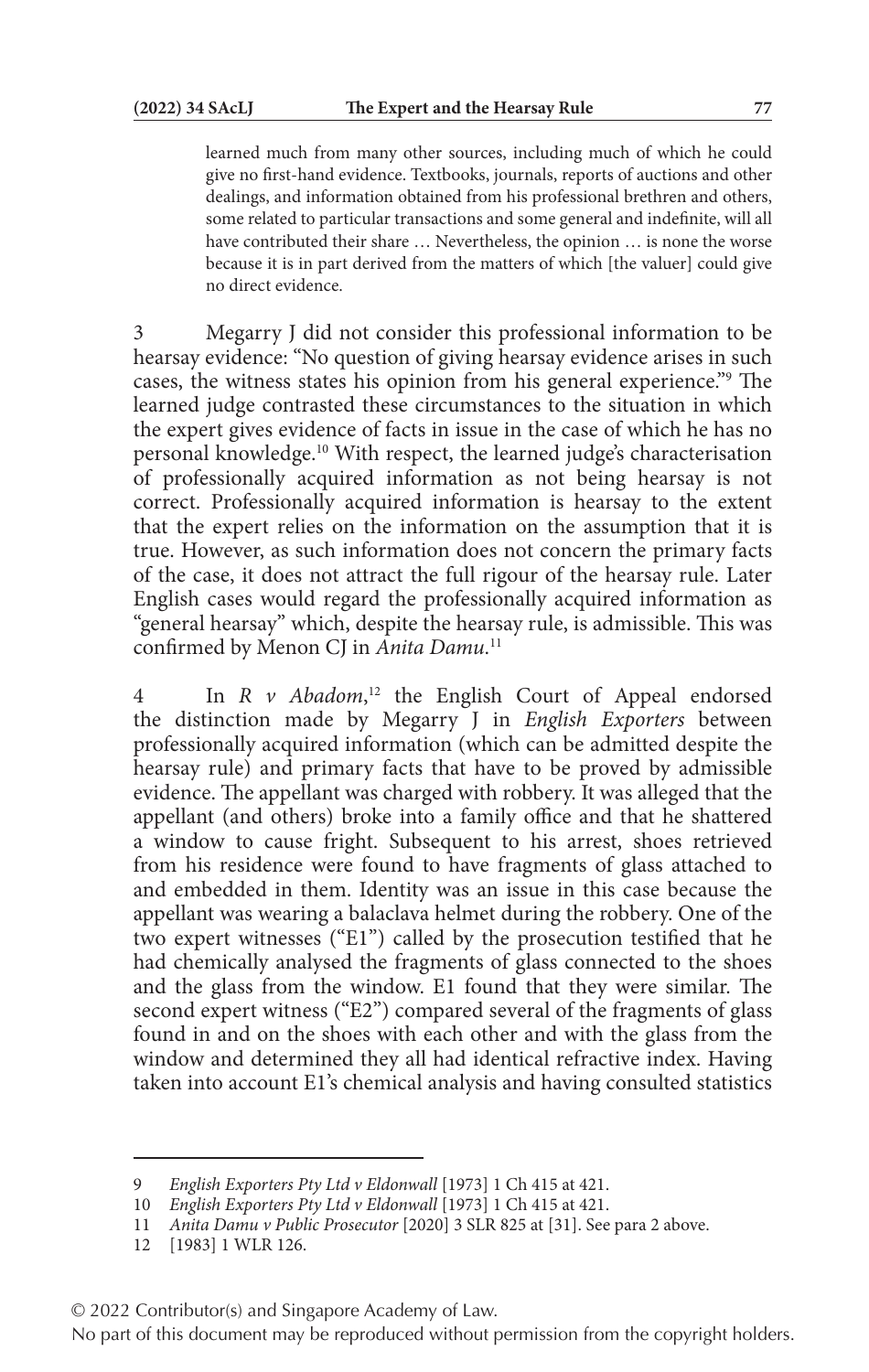of the refractive index of broken glass analysed in forensic laboratories,<sup>13</sup> E2 opined that the refractive index of the glass from the shoes and the window occurred in 4% of analysed glass. He concluded<sup>14</sup> that there was "very strong evidence that the glass from the shoes [was] the same as the glass from the window, in fact it originated from the window". On appeal, the appellant argued that E2 had based his opinion on hearsay (that is, the statistics were collated by persons not called as witnesses). The Court of Appeal held that E2 was entitled to ground his opinion on the statistics<sup>-15</sup>

> As an expert in this field [E2] was entitled to express an opinion on this question, subject to laying the foundation for his opinion and subject, of course, to his evidence being tested by cross-examination for evaluation by the jury. In the context of evidence given by experts it is no more than a statement of the obvious that, in reaching their conclusion, they must be entitled to draw upon material produced by others in the field in which their expertise lies.

5 The Court of Appeal summed up the principle as follows: "We are here concerned with the cogency or otherwise of an opinion expressed by an expert in giving expert evidence. In that regard it seems to us that the process of taking account of information stemming from the work of others in the same field is an essential ingredient of the nature of expert evidence."16 The position would have been different if E2 had not based his determination of the refractive index of the glass on his own personal knowledge and E1's chemical analysis of it and, instead, relied on information given to him out of court. This is because E2 would then be purporting to prove primary facts about which he had no personal knowledge: "[I]t would no doubt have been inadmissible if [E2] had said in the present case that he had been told by somebody else that the refractive index of the fragments of glass and of the control sample was identical, and any opinion expressed by him on this basis would then have been based on hearsay."<sup>17</sup> The court went on to state that if E2 had not himself ascertained the refractive index, the person who had done so would have needed to testify prior to E2 giving his opinion.

6 Although *English Exporters* and *Abadom* were not referred to by Chan Seng Onn JC (as he then was) in *Gema Metal Ceilings (Far East) v Iwatani Techno Construction (M)*18 ("*Gema Metal*"), the learned judge

© 2022 Contributor(s) and Singapore Academy of Law.

<sup>13</sup> The statistics from the forensic laboratories were collated by the Home Office Central Research Establishment.

<sup>14</sup> Having been asked by the Prosecution whether, on the basis of his expert knowledge and the further analysis made by E1, which he had taken into account.

<sup>15</sup> *R v Abadom* [1983] 1 WLR 126 at 129.

<sup>16</sup> *R v Abadom* [1983] 1 WLR 126 at 131.

<sup>17</sup> *R v Abadom* [1983] 1 WLR 126 at 131.

<sup>18</sup> [2000] SGHC 37.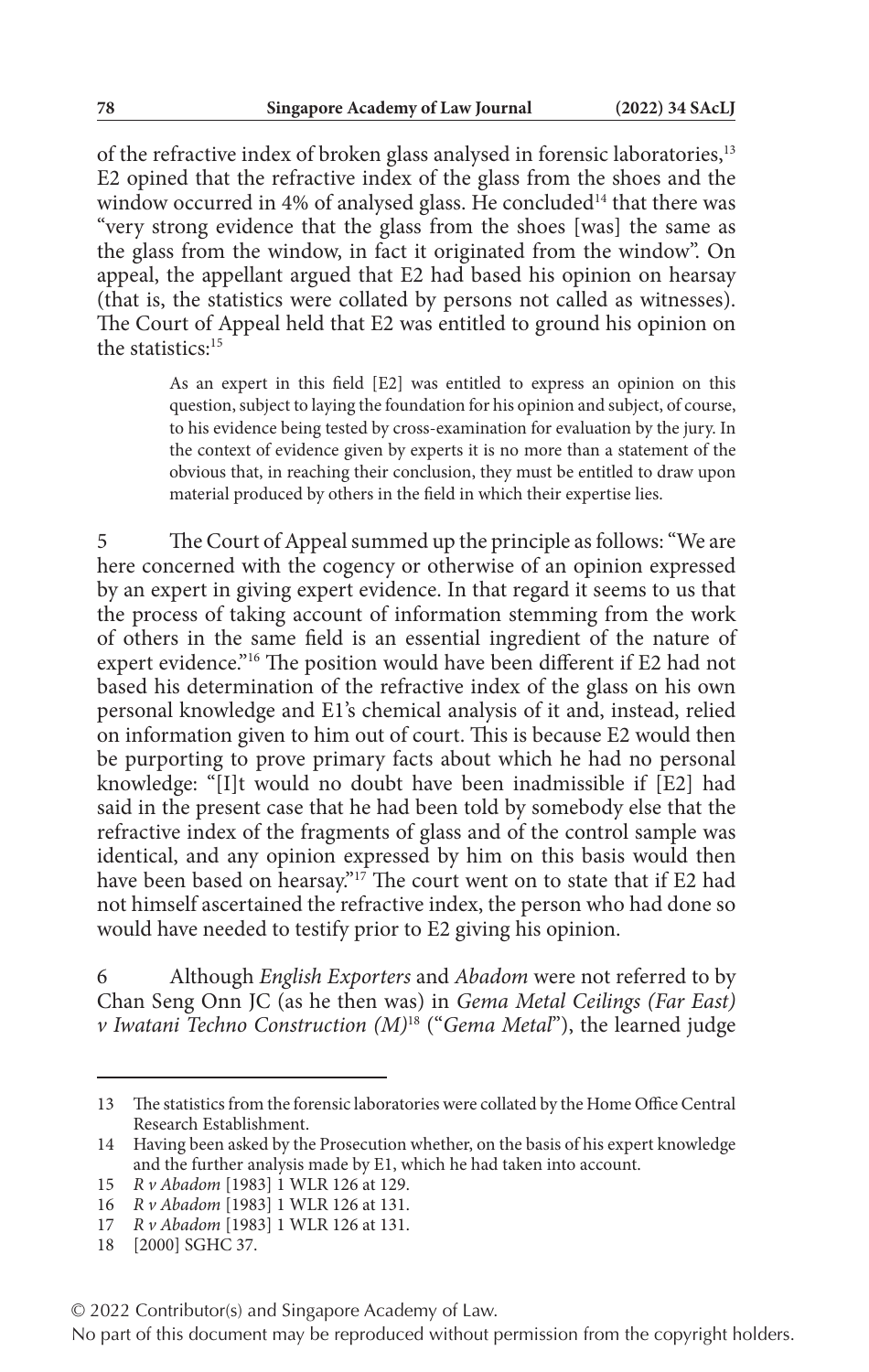applied the common law principles for the first time in Singapore. The case concerned the design of a metal strip ceiling system which had been supplied by the plaintiff to the defendant. In response to the plaintiff's claim for the price of the strip ceiling system, the defendant claimed that it was not of merchantable quality and not fit for its purpose. The defendant's expert (a civil engineer) gave his opinion that the design was defective. He relied on his assessment of certain reports and the results of tests carried out by a firm in Hong Kong. The expert was not involved in any of the tests and was not in attendance when they were conducted. As the makers of the reports were not called to prove the primary facts and none of the exceptions to the hearsay rule applied,<sup>19</sup> the reports were inadmissible hearsay.<sup>20</sup> Chan JC acknowledged that professionally acquired information ("general hearsay" as opposed to "specific hearsay") would not be subject to the strict application of the hearsay rule:<sup>21</sup>

> I recognise that most experts frequently employ hearsay to some degree in forming their views. In fact, as a matter of convenience, courts have sometimes tended not to insist upon proof of the extrinsic materials customarily employed by experts to perform their work, namely understanding obtained from the use of professional libraries and knowledge acquired in the discharge of professional duties.

Furthermore, the learned judge excluded the parts of the expert opinion that relied on the reports: "Where an expert seeks to give an opinion the basis of which is dependent upon the truth of hearsay evidence, that expert's evidence is likewise inadmissible."22 Consequently, "an expert is only permitted to give his opinion when the primary facts upon which that opinion is based are capable of being proved by admissible evidence".23 *Gema Metal* may be illustratively contrasted to the judgment in *Abadom*. 24 It will be recalled that the English Court of Appeal ruled that the expert, having proved the primary facts through his own evidence, was entitled to refer to the Home Office statistics to properly express his opinion (those statistics constituted general hearsay which could be relied on). In *Gema Metal*, the expert based his opinion

24 See paras 4 and 5 above.

© 2022 Contributor(s) and Singapore Academy of Law.

<sup>19</sup> The decision that the exceptions to the hearsay rule did not apply might be different today because of the amendments to s 32 of the Evidence Act (Cap 97, 1997 Rev Ed) in 2012, which broadened the scope of admission of hearsay. See para 27 below.

<sup>20</sup> *Gema Metal Ceilings (Far East) v Iwatani Techno Construction (M)* [2000] SGHC 37 at [74].

<sup>21</sup> *Gema Metal Ceilings (Far East) v Iwatani Techno Construction (M)* [2000] SGHC 37 at [74].

<sup>22</sup> *Gema Metal Ceilings (Far East) v Iwatani Techno Construction (M)* [2000] SGHC 37 at [74].

<sup>23</sup> *Gema Metal Ceilings (Far East) v Iwatani Techno Construction (M)* [2000] SGHC 37 at [74].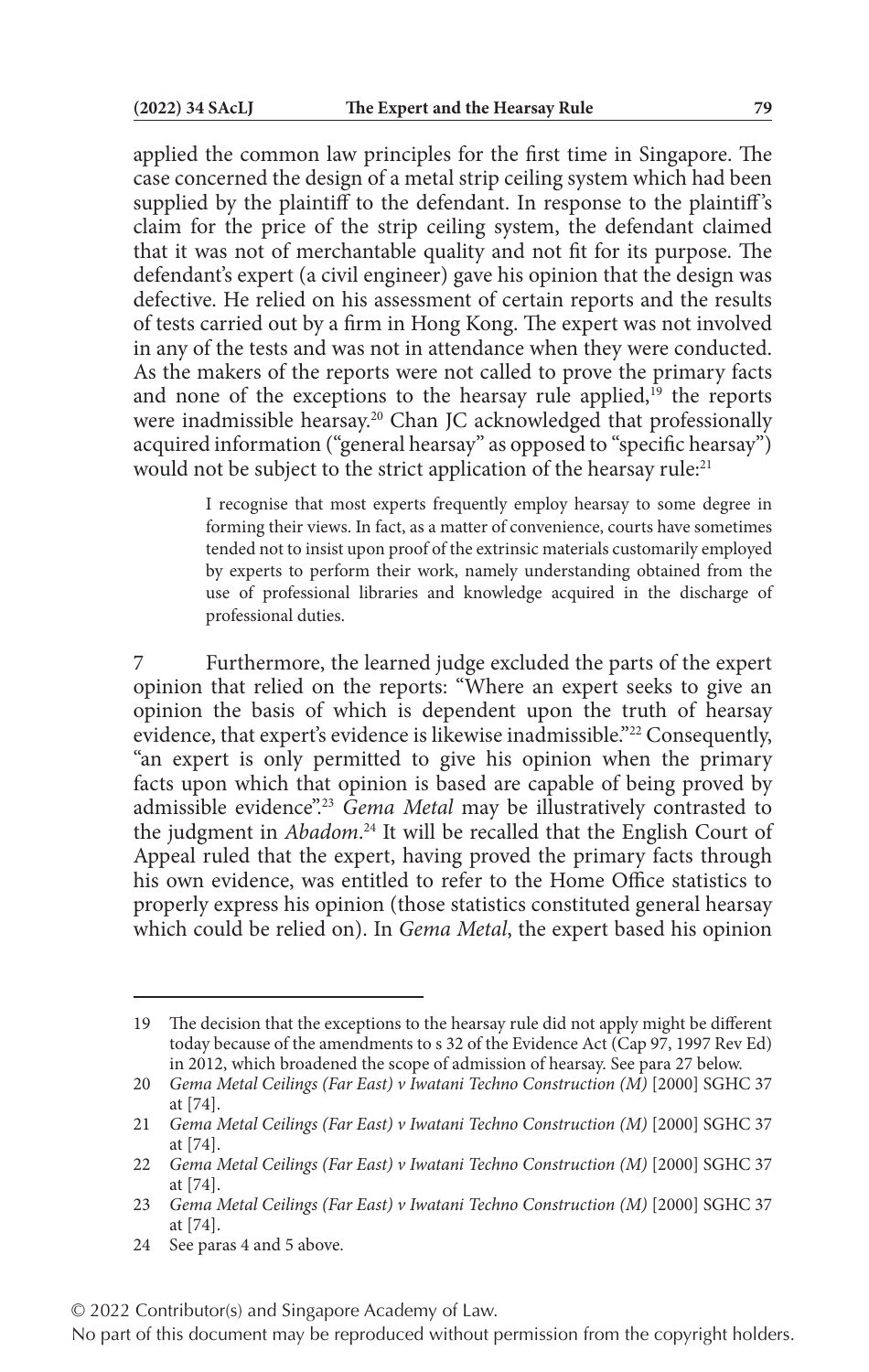on reports that contained the primary facts (the reports constituted specific hearsay which could not be relied on).

8 The distinction between "general hearsay" and "specific hearsay" (specific hearsay is also referred to as "the basis rule") was summarised by Menon CJ in *Anita Damu*25 as follows:

> It is true that the basis rule has often been relaxed in the interests of logistical practicality, such as to enable experts to rely on evidence from authoritative publications or other extrinsic material customarily employed in their line of work … However, the relaxation of the basis rule most commonly occurs in cases where the expert's opinion is based on 'general hearsay', such as prior research, as opposed to 'specific hearsay' pertaining to a particular inquiry, fact, examination or experiment … This, to me, is a principled distinction. Where an expert gives evidence that relies in part on the work of other members of the profession which are generally accepted as authoritative and uncontroversial, it would be impractical to require in every instance that those other professionals also give evidence of their work, even though this might technically constitute general hearsay evidence. The relaxation of the basis rule in such circumstances would simply be in the interests of practicality and would not cast any doubt on the soundness of the expert's evidence. On the other hand, where an expert puts forth an opinion that is founded on the specific hearsay evidence of another individual and the truthfulness of that other individual's assertion is not only hotly contested, but, as in this case, is the very issue in dispute, the basis rule ought to apply with full rigour. …

9 The principles expressed in *Anita Damu* and *English Exporters* were applied in *Kiri Industries Ltd v Senda International Capital Ltd*<sup>26</sup> ("*Kiri Industries*"), which involved the valuation of a company ("Dystar") and Kiri Industries' shares in Dystar. The expert concerned relied on market and broker reports and forecasts ("the reports and forecasts") of selected comparable companies to justify her opinion. These reports and forecasts were based on published information about those companies. The opposing party objected to the admissibility of the reports and forecasts on the ground that they were hearsay evidence (the makers of these documents were not called as witnesses).

10 Although the judges in *Kiri Industries* agreed that the reports and forecasts relied upon by the expert were admissible, their reasoning differed. Kannan Ramesh J, in delivering his view and the view of Anselmo Reyes IJ on this point, concluded that although the expert was

<sup>25</sup> *Anita Damu v Public Prosecutor* [2020] 3 SLR 825 at [31].

<sup>26</sup> [2021] 3 SLR 215 at [93]. Also see *Intercontinental Specialty Fats Bhd v Bandung Shipping Pte Ltd* [2004] SGHC 1 at [17]. *English Exporters Pty Ltd v Eldonwall* [1973] 1 Ch 415 was described by the Supreme Court of Western Australia in *Clack v Murray* [2018] WASCA 120 at [46] as "a leading authority in this area".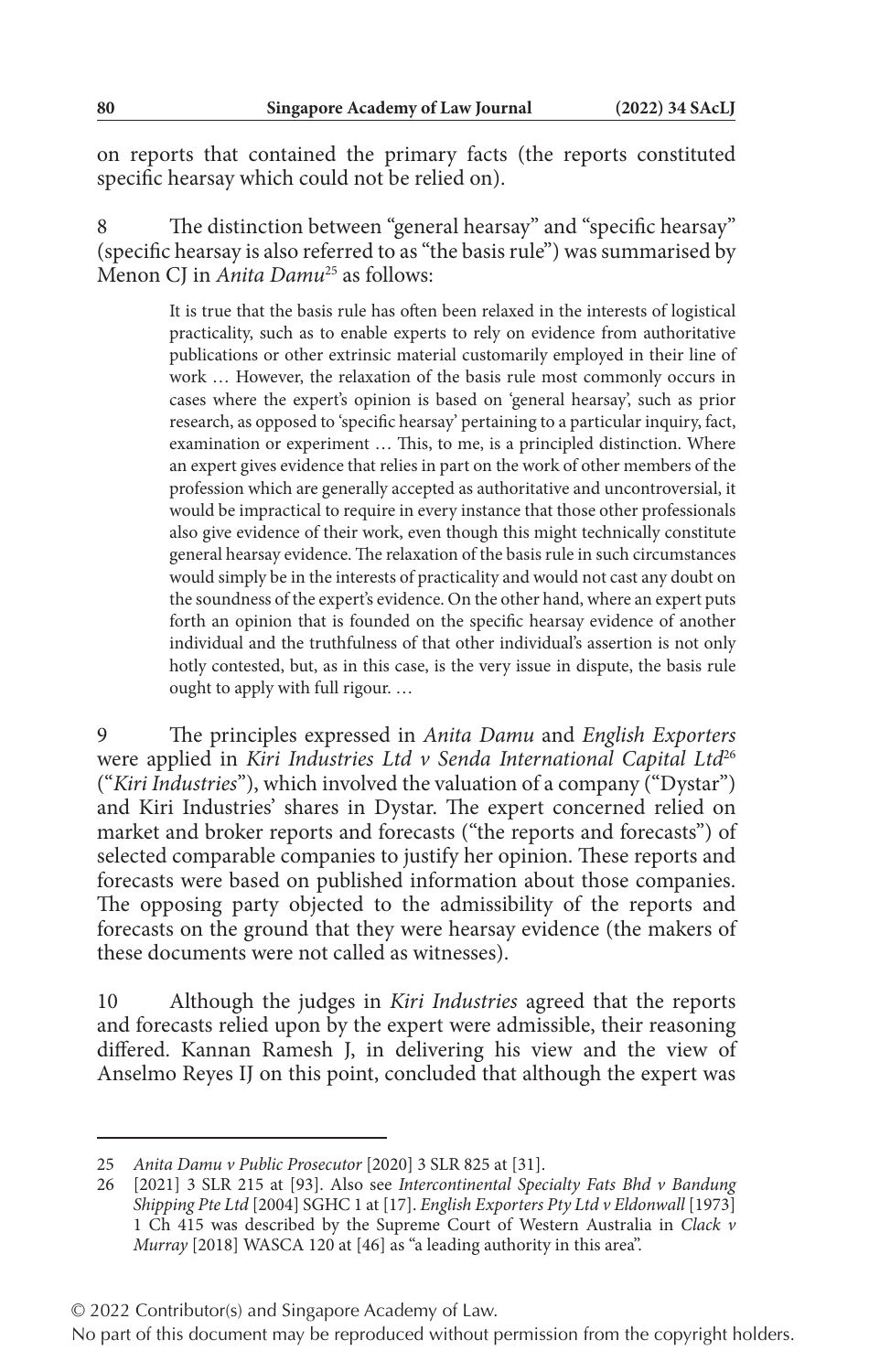entitled to express her opinion on the reports and forecasts in reaching her opinion, these documents were not adduced "for the purpose of proving the truth of the underlying data upon which the opinions in the reports were based".27 They observed that the issue was "the cogency and veracity of [the expert's] opinion based on these [documents], not the truth of any facts asserted in them".28 The learned judges characterised the documents as general hearsay:<sup>29</sup> "extrinsic material customarily employed' in valuation exercises".<sup>30</sup> Roger Giles IJ expressed the view that the documents were specific hearsay but were admissible pursuant to s  $32(1)(b)$  of the Evidence Act<sup>31</sup> ("EA"), which is an exception to the hearsay rule.<sup>32</sup>

11 The case shows that it can be difficult to draw a line between general hearsay and specific hearsay. One could argue ("the first approach") that as the reports and forecasts included information about comparable companies which was not within the expert's personal knowledge and was not proved by a witness who had personal knowledge, and that information was substantially relied on for the purpose of valuing Dystar and Kiri Industries' shares (the primary facts in the case), those reports and forecasts were specific hearsay and consequently inadmissible. This argument is supported by the following observations of Megarry J in *English Exporters*: 33

> … it seems to me quite another matter when it is asserted that a valuer may give factual evidence of transactions of which he has no direct knowledge, whether *per se* or whether in the guise of giving reasons for his opinion as to value. It is one thing to say 'From my general experience of recent transactions comparable with this one, I think the proper rent should be  $\epsilon x'$ : it is another thing to say 'Because I have been told by someone else that the premises next door have an area of x square feet and were recently let on such-and-such terms for  $\xi$ y a year, I say the rent of these premises should be  $\xi$ z a year.' ...

> … details of comparable transactions upon which a valuer intends to rely in his evidence must, if they are to be put before the court, be confined to those details which have been, or will be, proved by admissible evidence, given either by the valuer himself or in some other way. …

12 The assumption in these observations is that the expert is proving facts of which he has no knowledge. As the expert in *Kiri Industries* was relying on comparable transactions in the forecasts and reports, it

<sup>27</sup> *Kiri Industries Ltd v Senda International Capital Ltd* [2021] 3 SLR 215 at [100].

<sup>28</sup> *Kiri Industries Ltd v Senda International Capital Ltd* [2021] 3 SLR 215 at [100].

<sup>29</sup> *Kiri Industries Ltd v Senda International Capital Ltd* [2021] 3 SLR 215 at [100].

<sup>30</sup> *Kiri Industries Ltd v Senda International Capital Ltd* [2021] 3 SLR 215 at [101].

<sup>31</sup> Cap 97, 1997 Rev Ed.

<sup>32</sup> See para 12 below.

<sup>33</sup> *English Exporters Pty Ltd v Eldonwall* [1973] 1 Ch 415 at 421 and 422.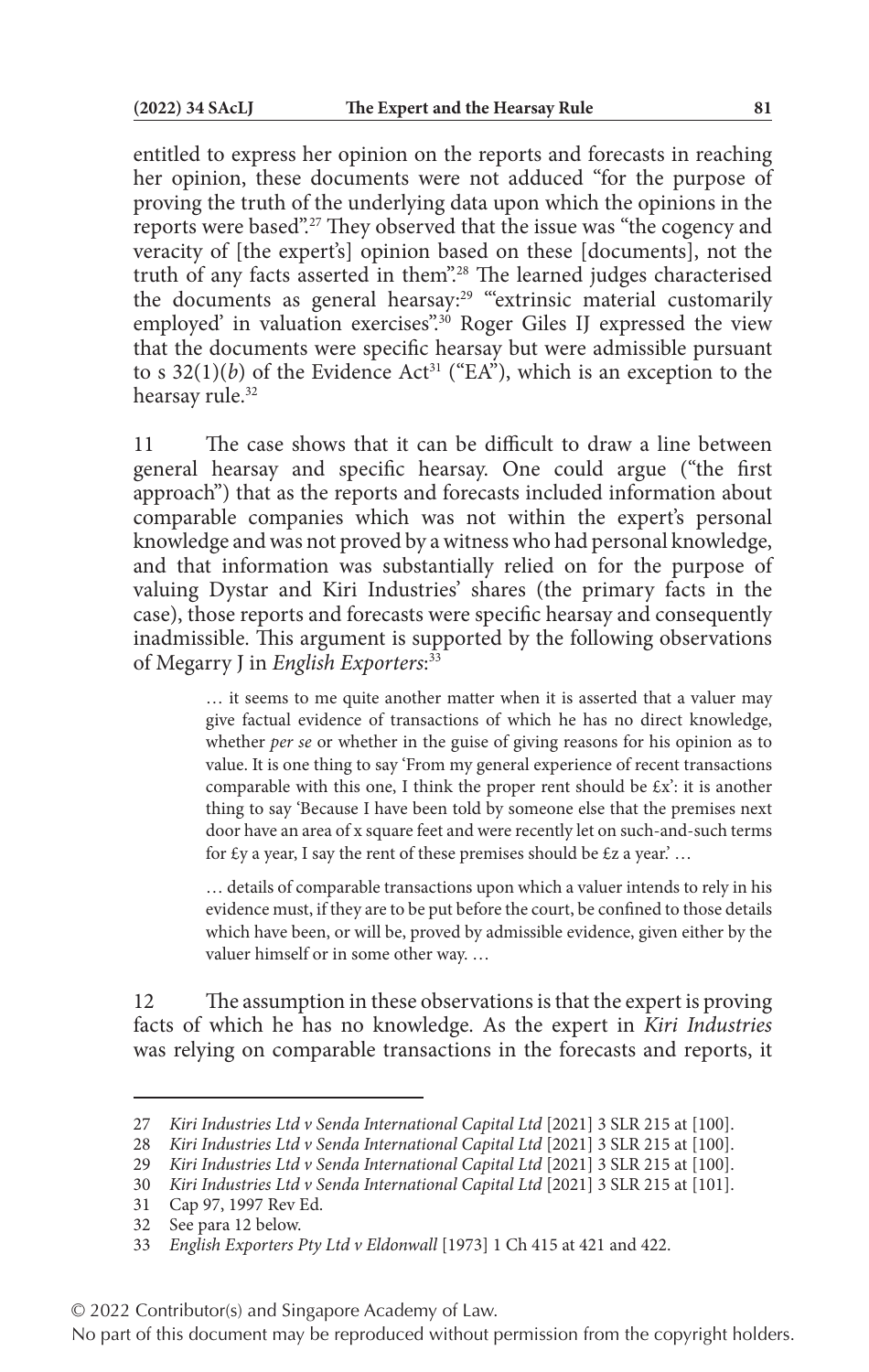could be argued that her opinion should not be admitted in the absence of admissible evidence of those transactions unless an exception to the hearsay rule applied. This was the view of Giles IJ in the case. In the learned judge's view, the reports and forecasts constituted specific hearsay and, therefore, were only admissible as an exception to the hearsay rule: "… the information [the expert] took from the reports significantly included historical financial information for the comparable companies and the industry. While forecasts were drawn from the information, they rested on it." The learned judge observed that it is a question of degree as to whether the external information is hearsay in the general sense (in which case, the hearsay rule is not applied strictly) or in the specific sense (in which case, the hearsay rule is applied strictly). $34$  His Honour concluded that as the expert relied on the forecasts and reports as primary information that was critical to her opinion, the hearsay rule applied in its strict sense. The learned judge admitted these documents pursuant to s  $32(1)(b)(iv)$  of the EA. It should be said that the learned judge did not consider ss 32B(1) and 32B(2) of the EA, which require the court to consider (for the purpose of determining the admissibility of out-of-court statements of opinion) whether the makers of the reports and forecasts would have had sufficient expertise to give direct oral evidence (under s  $47(1)$  of the EA) had they been in court.<sup>35</sup>

13 An alternative approach ("the second approach")<sup>36</sup> is to regard the expert in *Kiri Industries* as relying on the reports and forecasts as part of the process of reaching an opinion. Here, she would not be proving the comparable transactions referred to in those documents as primary facts but simply giving evidence based on her belief that those transactions are comparable to the circumstances of *Kiri Industries*. The principle is that while an expert is not entitled to ground an opinion on unproven facts in issue in the case (as in *Gema Metal* and *Anita Damu*), he is permitted to consider related facts even if they have not been proved (as in the case of the statistics concerning glass in *Abadom*).37 So, although Giles IJ was right in regarding the expert's reliance on comparable statistics of other companies as being highly significant to the valuation of Dystar and

37 See paras 4 and 5 above.

<sup>34</sup> *Kiri Industries Ltd v Senda International Capital Ltd* [2021] 3 SLR 215 at [113].

<sup>35</sup> Section 32B of the Evidence Act (Cap 97, 1997 Rev Ed) ("EA") is discussed at para 19 below. On another point, the required notice of hearsay was not given by the party seeking to rely on the reports and forecasts pursuant to s 32(4) of the EA. Roger Giles IJ decided not to exclude reports and forecasts under s 32(3) of the EA as the absence of the notice did not cause prejudice and it would have been costly and time-consuming to require witnesses to attend: See *Kiri Industries Ltd v Senda International Capital Ltd* [2020] 3 SLR 215 at [124].

<sup>36</sup> The first approach is addressed at paras 11–12 above.

No part of this document may be reproduced without permission from the copyright holders.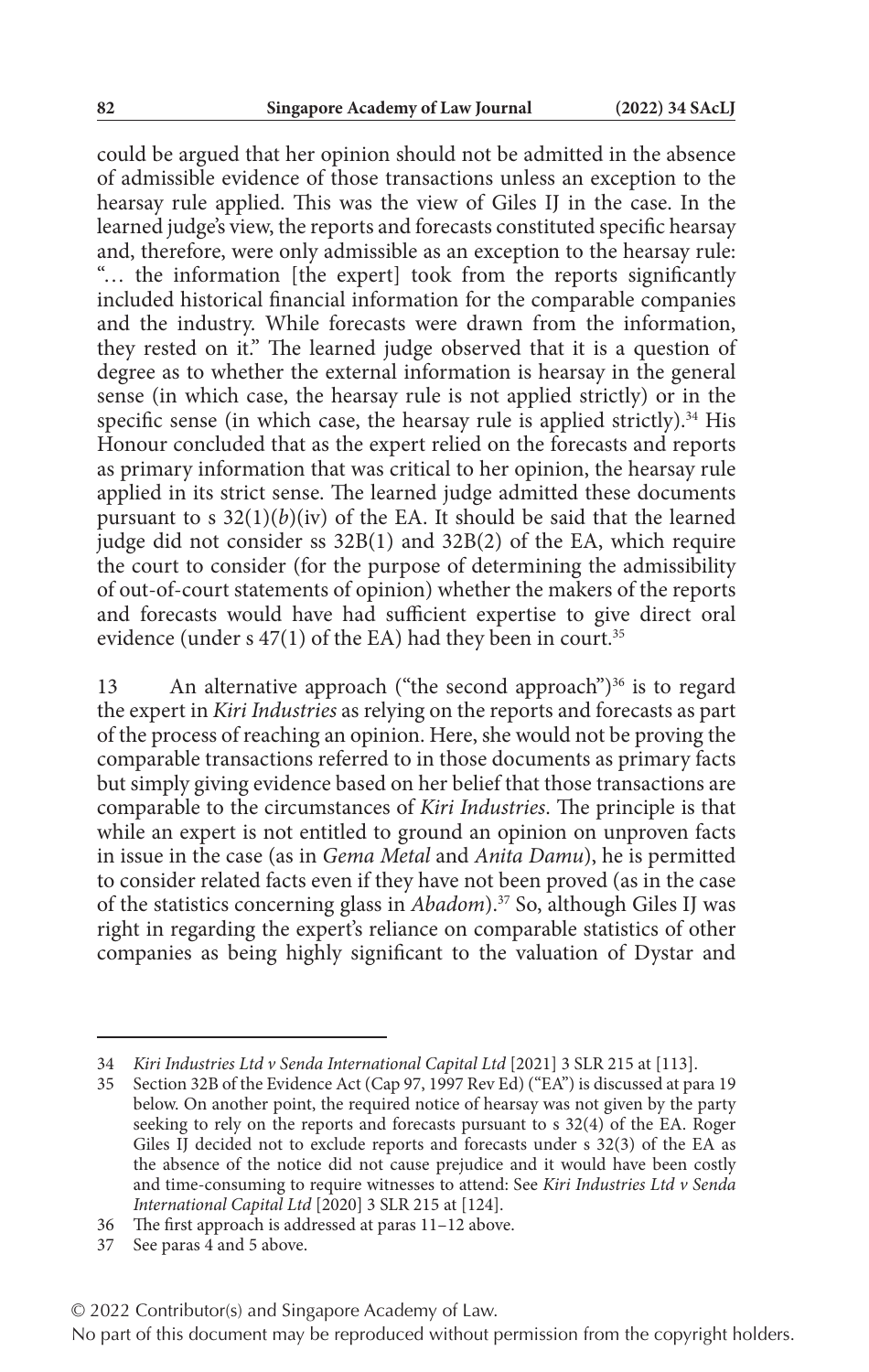Kiri Industries' shares in Dystar,<sup>38</sup> that comparable information was not specific hearsay because it did not constitute the primary facts in issue (the primary facts being Dystar's actual position and the value of the shares in that company). The position may be illustrated by a doctor who states his opinion in court on the medical condition of his patient based on the symptoms recounted by the patient to the doctor. The primary facts in the case are the symptoms as they show whether the patient had a particular condition. The doctor may give evidence of his opinion of the patient's condition premised on what the patient described to the doctor. What the patient said to the doctor does not prove the symptoms, which have to be established by admissible evidence.<sup>39</sup> However, the doctor is entitled to rely on what his patient recounted to explain the doctor's opinion.40 Similarly, in *Kiri Industries*, the expert was entitled to rely on comparable information about other companies to explain her opinion even though that information did not prove the valuation of Dystar and the shares in that company.

14 If the expert in *Kiri Industries* was relying on the reports and forecasts not to prove the primary issues in the case but merely to give her opinion on the comparable statistics of other companies (professionally  $acquired$  information), $41$  those reports and forecasts would be general hearsay. The court would then make up its own mind as to the weight the expert's opinion should have in deciding the primary issues in the case itself (the actual valuation of *Dystar* and the shares held in it). It is important to bear mind Menon CJ's test in *Anita Damu*, which is that an opinion is based on specific hearsay when an expert relies on information (not within his personal knowledge) about the disputed facts in the case and the truth of the information is contested.42 In *Kiri Industries*, the facts stated in the reports and forecasts were not challenged by the opposing party.43 This suggests that the truth of those facts were not in issue. Applying the above test in *Anita Damu*, the information relied on by the expert in *Kiri Industries* was general hearsay.

15 As pointed out by Kannan J in *Kiri Industries*, 44 "where an expert relies on information that he or she does not have personal knowledge

<sup>38</sup> See para 12 above.

<sup>39</sup> Normally by the patient himself or by medical records that are admissible pursuant to an exception to the hearsay rule.

<sup>40</sup> See *R v Bradshaw* (1985) 82 Cr App R 79 and *Anita Damu v Public Prosecutor* [2020] 3 SLR 825 at [33].

<sup>41</sup> See para 1 above for the explanation of this phrase.

<sup>42</sup> *Anita Damu v Public Prosecutor* [2020] 3 SLR 825 at [31]. See para 8 above for the full extract.

<sup>43</sup> See *Kiri Industries Ltd v Senda International Capital Ltd* [2021] 3 SLR 215 at [100].

<sup>44</sup> See *Kiri Industries Ltd v Senda International Capital Ltd* [2021] 3 SLR 215 at [97].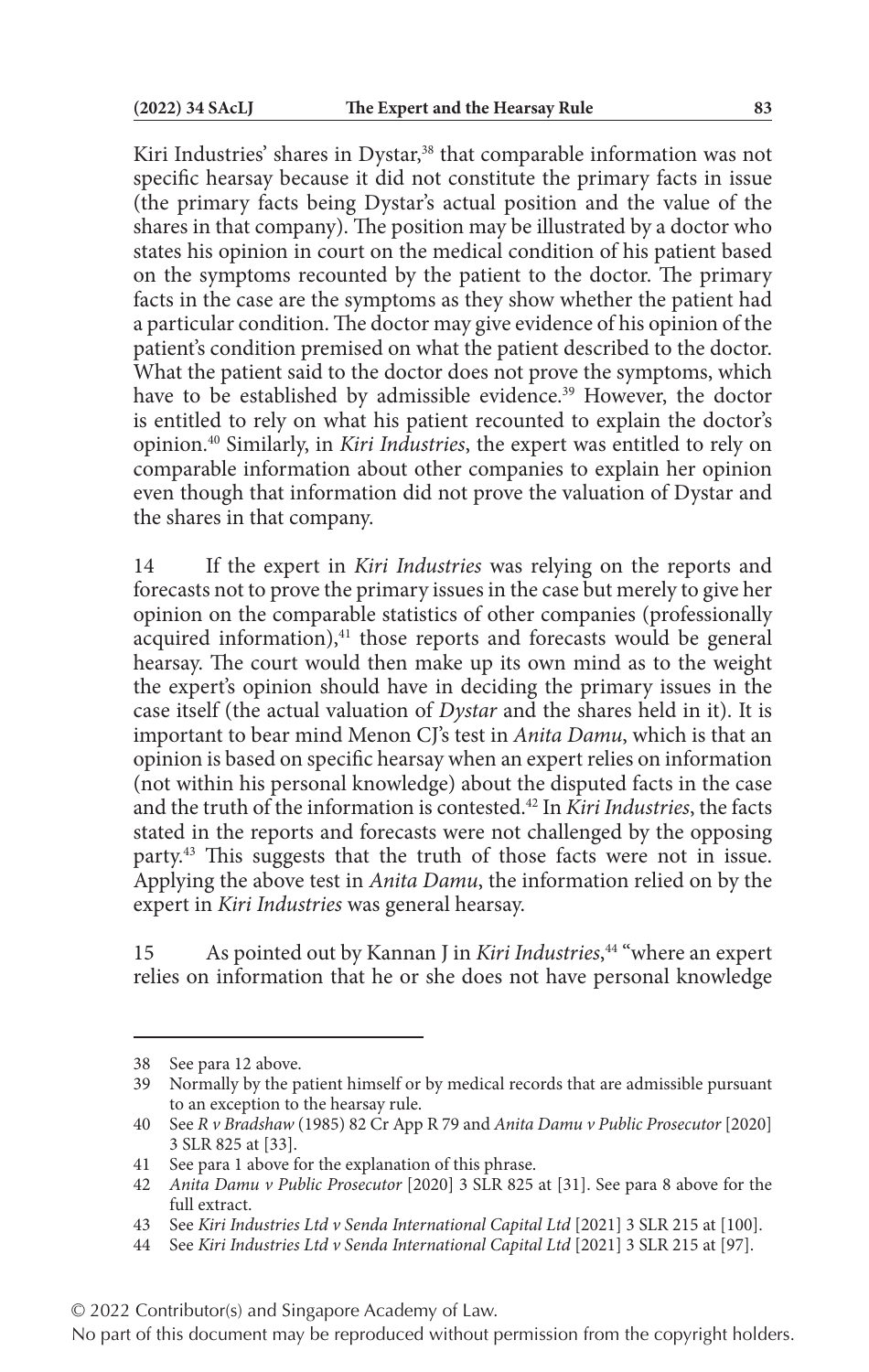of the key inquiry is one of *weight*, rather than admissibility" [emphasis in original]. The learned judge referred to Ritchie J's observation in *R v Lupien*45 ("*Lupien*"):46

> [T]he fact that the methods pursued by the psychiatrist in reaching his opinion necessitated dependence on information obtained from the respondent and others which was not before the jury, does not make his opinion inadmissible although it may well be a factor to be considered *in assessing the weight to be attached to that opinion*. … [emphasis added by the court]

16 Kannan J pointed out that although *Lupien* involved psychiatric evidence in a criminal case, "the reasoning is applicable to expert evidence of any kind".47

#### **III. Position under the Evidence Act and Rules of Court**

17 The provisions in the EA are not entirely consistent with the common law. Indeed, there is no reference to the EA in any of the Singapore judgments which have considered the distinction between general and specific hearsay in the context of expert opinion. The relevant provisions to consider are ss 47, 48, 53 (read with O 40A of the Rules of Court<sup>48</sup> ("RoC")), 32, 60(1)(*d*), 32B and 62(2). Although s 47 governs the admissibility of expert testimony in court, it does not address the factual basis of the expert's evidence. Section 48 declares that facts which are not admissible in their own right are admissible if they "support or are inconsistent with the opinions of experts when such opinions are relevant". The word "support" might be interpreted as including the grounds on which the expert relies for his opinion. However, the grounds of the expert's opinion are regarded as admissible in their own right by s 53 of the EA. Section 48 is concerned with facts in general that are admissible if they substantiate or challenge the expert opinion or its underlying basis.<sup>49</sup>

18 Section 53 (which is entitled "Grounds of opinion when relevant") merely states: "Whenever the opinion of any living person is relevant, the grounds on which such opinion is based are also relevant." This section applies to both expert and lay witnesses who give opinion evidence. As this section merely declares the relevancy of the grounds of the opinion, it does not compel the expert to state the grounds. However, as an opinion

<sup>45</sup> [1970] SCR 263.

<sup>46</sup> *R v Lupien* [1970] SCR 263 at 273.

<sup>47</sup> *Kiri Industries Ltd v Senda International Capital Ltd* [2021] 3 SLR 215 at [98].

<sup>48</sup> Cap 322, R 5, 2014 Rev Ed.

<sup>49</sup> This is also borne out by the title of s 48 of the Evidence Act (Cap 97, 1997 Rev Ed): "Facts bearing upon the opinions of experts."

No part of this document may be reproduced without permission from the copyright holders.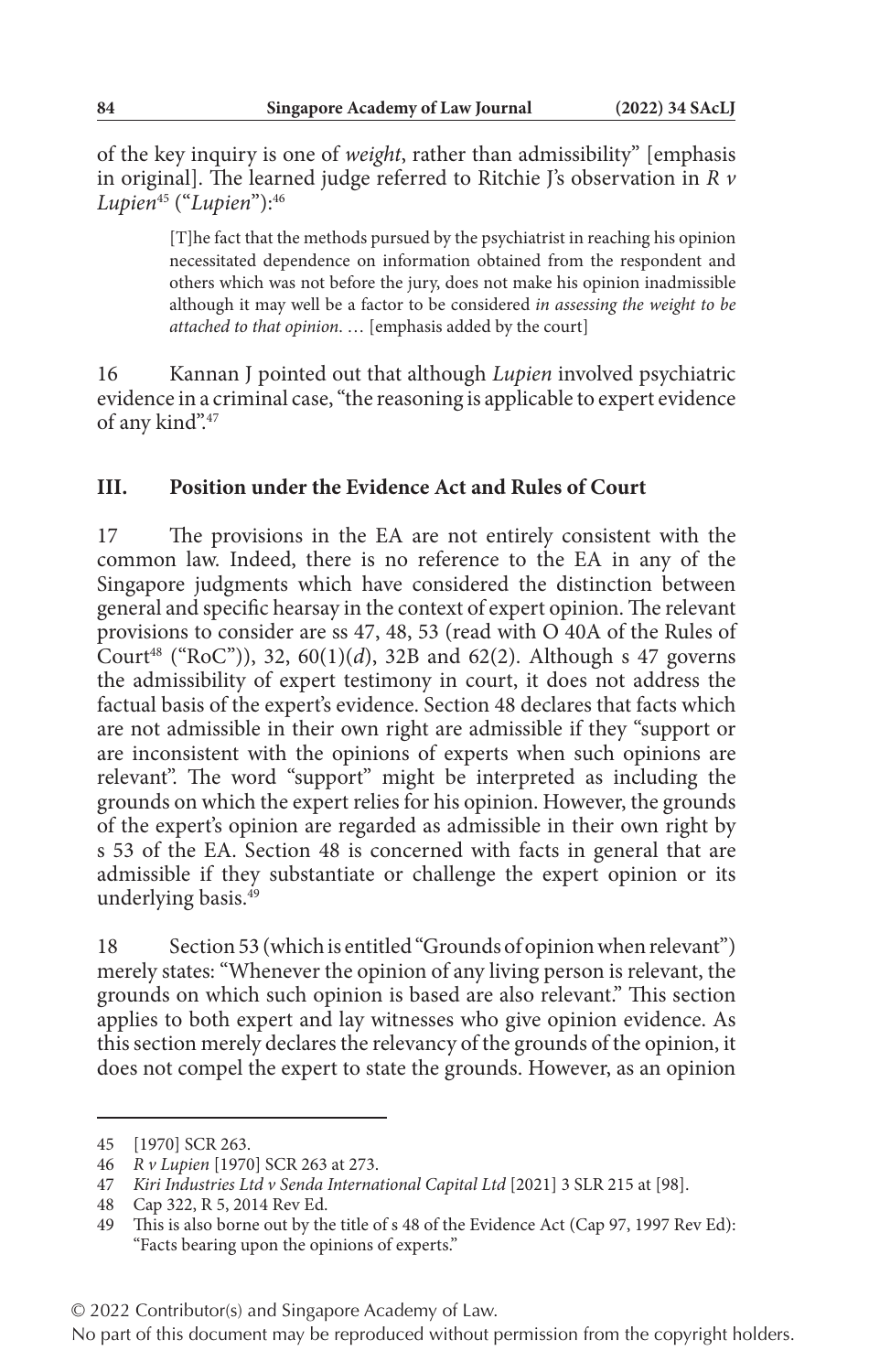in the absence of proper grounds has little or no effect (as the validity of the opinion would not be established), experts and lay witnesses are expected to state them.<sup>50</sup> This principle is fortified by the RoC. Order 40A  $r \, 3(1)(b)$  of the RoC provides that the expert report must "give details" of any literature or other material which the expert witness has relied on in making the report". Order  $40A \, r \, 3(1)(c)$  of the RoC requires the expert report to "contain a statement setting out the issues which he has been asked to consider and the basis upon which the evidence was given". While these rules do refer to the grounds for the expert's opinion, neither they nor ss 48 and 53 distinguish between general and specific hearsay. In *Khoo Bee Keong v Ang Chun Hong*, 51 Andrew Phang JC (as he then was) expressed his concern about the lack of guidance in the EA on the basis of expert opinion.52

19 Turning now to the provisions governing hearsay, s 32(1) (which comes under the heading "Cases in which statement of relevant fact … is relevant") admits statements of relevant facts in separate sets of circumstances listed in ss 32(1)(*a*)–32(1)(*k*). A statement of a relevant fact is a statement which is adduced to prove the truth of that relevant fact. Therefore, s 32 is concerned with the exceptions to the hearsay rule.<sup>53</sup> Although the hearsay rule is not defined by the EA,<sup>54</sup> hearsay evidence is only admissible pursuant to a specific provision of the Act.<sup>55</sup> Therefore, if the expert relies on the truth of the facts stated in a document, that document is hearsay and must comply with the conditions of s 32. This was illustrated by Giles IJ in *Kiri Industries* where he concluded that the reports and forecasts were hearsay and admissible under s 32(1)(*b*)(iv). Sections 32B(1) and 32B(2) come into play where the document contains a statement of opinion. The effect of ss 32B(1) and 32B(2) is that an out-of-court statement of opinion is admissible pursuant to s 32(1) as if it were a statement of fact if the maker of the statement would be permitted (if called as a witness) to state that opinion in court.56 In *Kiri Industries*,

<sup>50</sup> This principle has been stated in many cases. For example, see *Anita Damu v Public Prosecutor* [2020] 3 SLR 825 at [30]; *Khoo Bee Keong v Ang Chun Hong* [2005] SGHC 128 at [68]; and *Sek Kim Wah v Public Prosecutor* [1987] SLR(R) 371 at [36].

<sup>51</sup> [2005] SGHC 128.

<sup>52</sup> See *Khoo Bee Keong v Ang Chun Hong* [2005] SGHC 128 at [68].

<sup>53</sup> There are other specific exceptions including ss 33, 34 and 37–40 of the Evidence Act (Cap 97, 1997 Rev Ed). They do not need to be discussed in this article. For a leading case on the operation of s 32, see *Gimpex Ltd v Unity Holdings Business Ltd* [2015] 2 SLR 686.

<sup>54</sup> As Steven's approach was not to incorporate exclusionary rules. See Jeffrey Pinsler SC, *Evidence and the Litigation Process* (LexisNexis, 2020) ch 2.

<sup>55</sup> See s 5 of the Evidence Act (Cap 97, 1997 Rev Ed).

<sup>56</sup> Section 32B(1) of the Evidence Act (Cap 97, 1997 Rev Ed) states: "Subject to this section, section 32 applies to statements of opinion as they apply to statements of fact." Section 32B(2) states: "A statement of opinion shall only be admissible under *(cont'd on the next page)*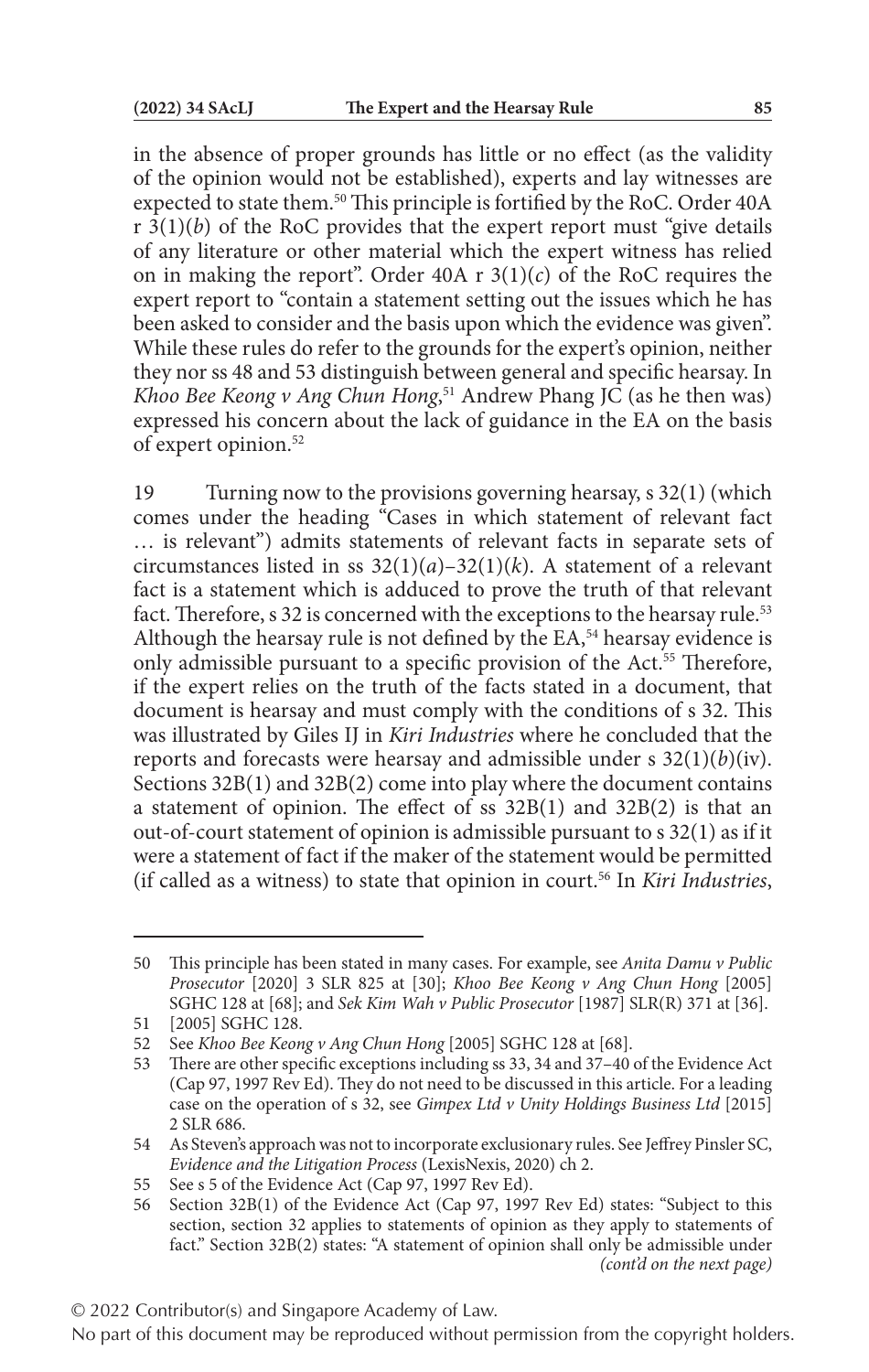s 32B ought to have been considered in conjunction with s 32(1)(*b*)(iv) for the purpose of admissibility of the reports and forecasts.<sup>57</sup>

20 The hearsay rule and exceptions just discussed are fortified by the rule of proof that oral evidence must be direct. Section 62(1)(*d*) specifically imposes this requirement on a witness giving his opinion or the grounds of his opinion: "Oral evidence must in all cases whatever be direct … (d) if it refers to an opinion or to the grounds on which that opinion is held, it must be the evidence of the person who holds that opinion on those grounds." The combined effect of ss 32 and 62(1)(*d*) in the context of an expert witness is that he must give his own opinion based on facts within his own personal knowledge or, if not within his personal knowledge, which are properly proved (normally under s 32). Another pertinent provision is s 62(2) of the EA, which states:

> The opinions of experts expressed in any treatise commonly offered for sale and the grounds on which such opinions are held may be proved by the production of such treatise if the author is dead or cannot be found or has become incapable of giving evidence or cannot be called as a witness without an amount of delay or expense which the court regards as unreasonable.

21 Section 62(2), which is a qualification to s 62(1)(*d*), limits out-ofcourt statements of opinion to those contained in a treatise, which is defined as "[a] written work dealing formally and methodically with a subject".58 The work must be published and purchasable and the author must not be available for one of reasons stated in s 62(2). The assumption appears to be that if the author is available to give evidence, he should be called as a witness. Interestingly, s 62(2) may operate independently of expert testimony so that a court may refer to a treatise that complies with this provision in the absence of an expert witness.<sup>59</sup> This is not a common practice as it is often prudent to have the assistance of an expert for the purpose of explaining the specialised area of knowledge.<sup>60</sup>

22 It has been argued that s 62(2) "should not be interpreted as excluding the wide variety of other scholarly or practice-orientated materials (including books not commonly offered for sale, or no longer

© 2022 Contributor(s) and Singapore Academy of Law.

section 32(1) if that statement would be admissible in those proceedings if made through direct oral evidence."

<sup>57</sup> For the discussion of this point, see para 12 above.

<sup>58</sup> This definition appears in *The New Shorter Oxford English Dictionary* (Oxford University Press).

<sup>59</sup> For example, see *Wong Kai Woon v Wong Kong Hom* [2000] SGHC 176 at [53] (books were relied on by the court to ascertain the opinions of deceased authors concerning old marriage laws and customs in China).

<sup>60</sup> See *Wong Kai Woon v Wong Kong Hom* [2000] SGHC 176 at [55] (particularly where, as in this case, foreign law is involved).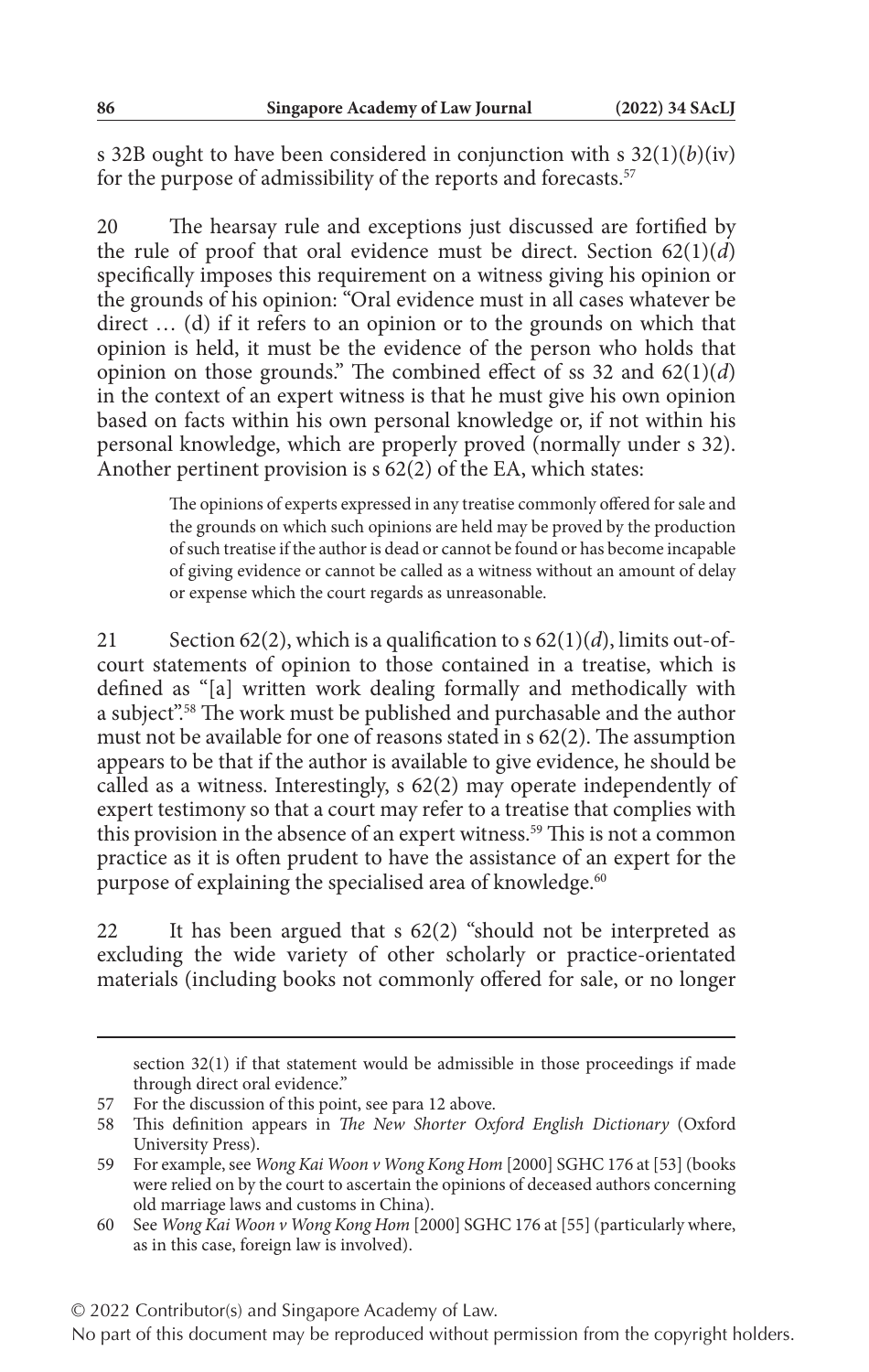commonly offered for sale, or which are out of print, monographs, academic articles, conference papers and other work) which may support, challenge or otherwise throw light on expert evidence".<sup>61</sup> Whatever may have been the position in the 19th century (when s  $62(2)$  was crafted),<sup>62</sup> in current-day litigation, experts refer to books and articles even if they do not comply with the conditions of s 62(2). Indeed, as has been mentioned,<sup>63</sup> O 40A r  $3(1)(b)$  requires the expert to "give details of any literature or other material which the expert witness has relied on in making the report". No case has yet limited the terms "literature or other material" in  $O$  40A r  $3(1)(b)$  to treatises which comply with the strict conditions of s 62(2). Nevertheless, s 62(2), as it stands, may create unnecessary confusion and has the potential to generate litigation in the future.

### **IV. Proposals for reform**

23 As has been shown, the common law distinction between general hearsay and specific hearsay, which has been endorsed by the Singapore courts, is not recognised by the EA.<sup>64</sup> Statements of relevant facts (statements tendered for the purpose of proving the facts referred to) are hearsay and, pursuant to s 5 of the EA, may only be admitted pursuant to the relevant provisions in this statute. Statements of relevant facts are admissible pursuant to  $s$  32 $<sup>65</sup>$  and statements of opinion are admissible</sup> pursuant to s 32 read with s 32B. While s 53 provides that the grounds of an opinion given in court are relevant, it does not distinguish between expert witnesses and ordinary witnesses and provides no guidance on the scope of grounds that may be relied upon. Without the necessary specificity, it must be assumed that s 53 permits hearsay (whether general or specific) to be admitted only if s 32, 32B or some other exception to the hearsay rule applies.

24 If the EA is to be reformed to bring it in line with Singapore's case law, s 53 would need to be amended. Currently, s 53 states: "Whenever the opinion of any living person is relevant, the grounds on which such opinion is based are also relevant." The following amendments to s 53 are proposed:

© 2022 Contributor(s) and Singapore Academy of Law.

<sup>61</sup> See Jeffrey Pinsler SC, *Evidence and the Litigation Process* (LexisNexis, 2020) at para 8.050.

<sup>62</sup> This subsection appears as a proviso in s 60 of the Indian Evidence Act 1872 and in the Evidence Ordinance 1893 (Ord 3 of 1983).

<sup>63</sup> See para 18 above.

<sup>64</sup> See paras 17–22 above.

<sup>65</sup> There are other provisions in the Evidence Act (Cap 97, 1997 Rev Ed) which admit hearsay including ss 33, 34, 37–40 and 147(3).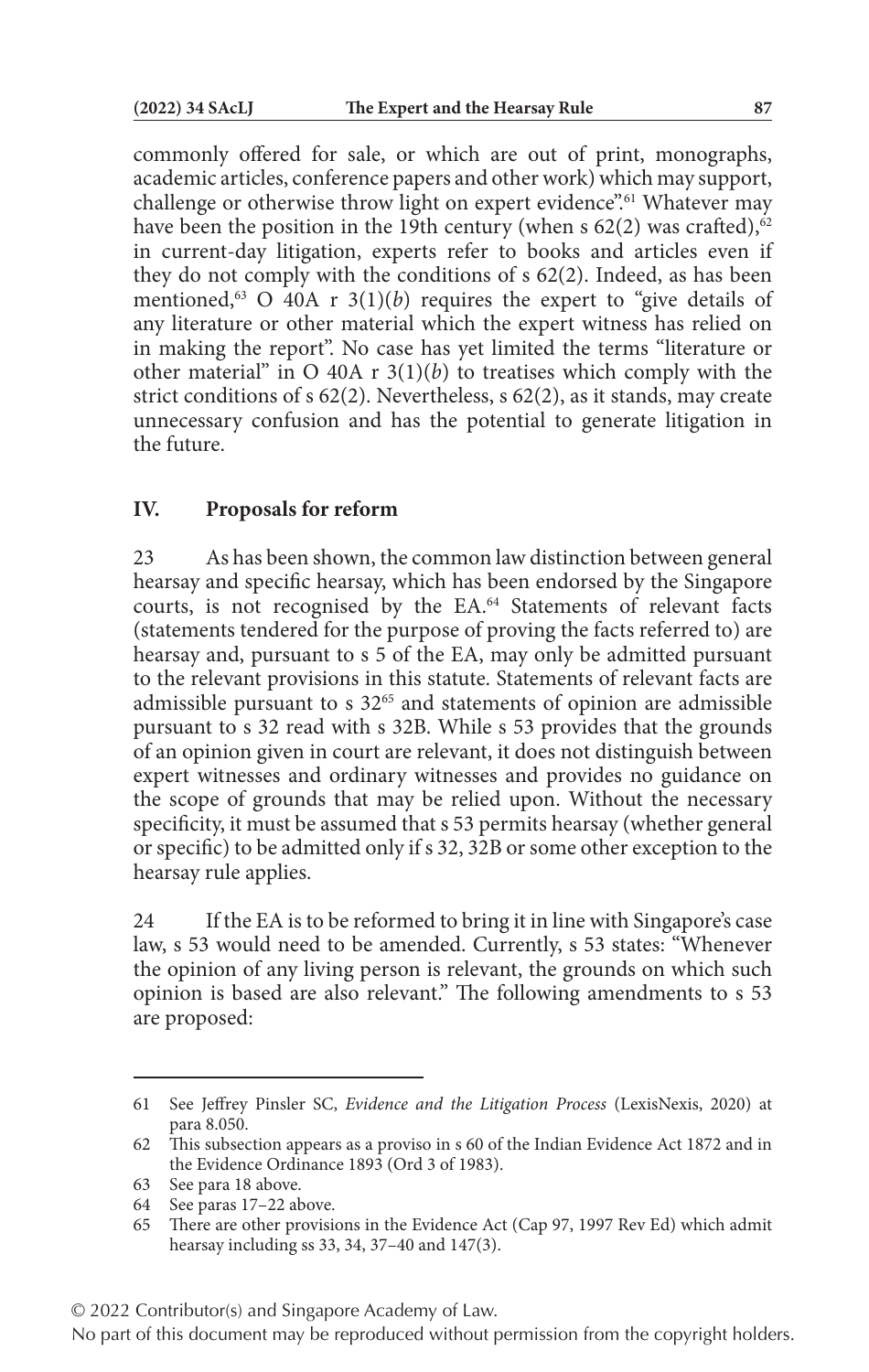#### Section 53 (new)

(1) When the opinion of any witness is relevant, the grounds of that opinion are relevant facts.

(2) The relevant facts which constitute the grounds of an opinion must be proved by admissible evidence.

(3) An expert witness may rely on any statement of relevant facts or statement of opinion which make up the information which he has acquired in the course of his professional work and experience so that he may express his opinion effectively.

(4) Paragraph (3) does not entitle an expert witness to give evidence of any facts which are not within his personal knowledge for the purpose of directly proving any fact in issue or relevant fact.

(5) Notwithstanding paragraph (4), the court may permit the expert to give evidence of any facts which are not within his personal knowledge for the purpose of directly proving any fact in issue or relevant fact if it would be in the interests of justice to do so.

(6) For the avoidance of doubt, this section does not affect the admissibility of evidence under any other section of this Act.

25 Paragraph (1) expresses the substance of s 53 more succinctly. Paragraph (2) states the general rule that the facts relied on by an expert must be proved by evidence that is admissible. This requirement is not in s 53 even though the courts have consistently applied this principle.<sup>66</sup> Paragraph (3) permits general hearsay to be admitted in line with Singapore's case law. Paragraph (3) is subject to para (4) which prohibits specific hearsay in accordance with Singapore's case law.<sup>67</sup> Paragraph (4) is qualified by para (5) which grants the court a discretionary power to permit the expert to rely on specific hearsay if it would be just to do so. The rationale of the discretionary power is to permit the expert to ground his opinion on specific hearsay that is reliable and would not prejudice the other party. The proposed para (5) would provide the court with the necessary flexibility in exceptional circumstances. Paragraph (6) clarifies that other rules governing the admissibility for hearsay are not affected.

#### **V. Conclusion**

26 It might be asked whether the process of ascertaining the distinction between general and specific hearsay can be too difficult to be justified (as evinced by the differing views in *Kiri Industries*).68 If so,

<sup>66</sup> See paras 17 and 18 above.

<sup>67</sup> See para 19 above.

<sup>68</sup> See para 10 above.

<sup>© 2022</sup> Contributor(s) and Singapore Academy of Law.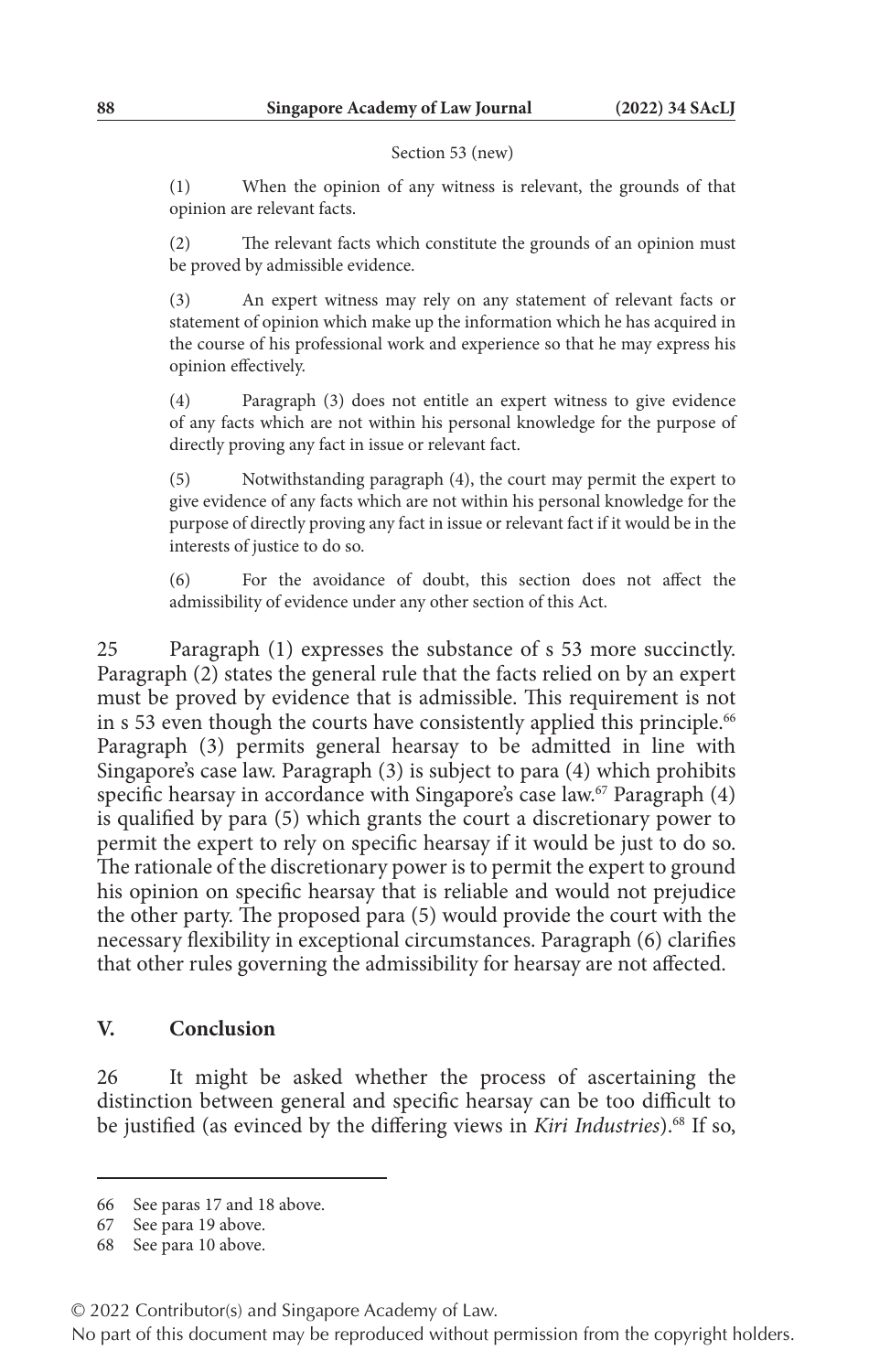should an expert be permitted to rely on specific hearsay to directly prove the primary facts in the case without the intervention of the hearsay rule? In the author's view, the case law principles distinguishing general and specific hearsay are clear enough, as has been explained in the context of *Kiri Industries*, 69 and this distinction is fully justified for several reasons.

27 First, the hearsay rule applies to civil and criminal cases in Singapore. In 2012, Parliament decided to retain the rule subject to broader exceptions. In his speech in the Second Reading of the Evidence (Amendment) Bill,<sup>70</sup> the Minister of Law stated: "There is still a core of sense, common sense, in the hearsay rule that, *prima facie*, as statement should not be admitted to prove the truth of its contents if its maker cannot be cross-examined as to its veracity."71 This principle applies to all witnesses including experts. It would be contrary to the rationale of the hearsay rule and incongruous to abolish it in respect of facts recounted by an expert and to maintain it in respect of facts recounted by an ordinary witness. Given the importance of expert opinion to the outcome of a case and the consequential need to verify the underlying facts of his opinion, the hearsay rule has a vital role in ensuring that the primary facts on which the expert relies are properly proved.

28 Secondly, the hearsay rule does not prevent the admissibility of evidence which is within the scope of an exception. For example, any commercial, business, professional or occupational information relied on by the expert would normally be admissible pursuant to  $s$  32(1)(*b*)(iv) of the EA including records containing multiple hearsay (as when the record includes statements of statements of other persons). Section 32(1)(*b*)(iv) admits multiple hearsay in documents containing information and does not require the compiler of the record or any supplier of information contained to be unavailable to testify as a witness.<sup>72</sup> Therefore, the rule is sufficiently broad to admit most official communications.

29 Thirdly, in the absence of a rule against hearsay, experts may rely on questionable information when opinion is based on the facts in issue in the case. Such an outcome would exacerbate the difficulties which arise from the very real problem of expert bias.73 And, even though a judge may be able to sift through all the information for the purpose of determining

© 2022 Contributor(s) and Singapore Academy of Law.

<sup>69</sup> See paras 10–13 above.

<sup>70</sup> The bill was read for the first time in 2011. It became the Evidence (Amendment) Act 2012 (Act 4 of 2012).

<sup>71</sup> *Singapore Parliamentary Debates, Official Report* (14 February 2012) vol 88 at col 45 (K Shanmugam, Minister for Law).

<sup>72</sup> See para 12 above.

<sup>73</sup> For a discussion of the problem of expert bias, see Jeffrey Pinsler SC, "Expert Evidence and Adversarial Compromise: A Reconsideration of the Expert's Role and *(cont'd on the next page)*

No part of this document may be reproduced without permission from the copyright holders.